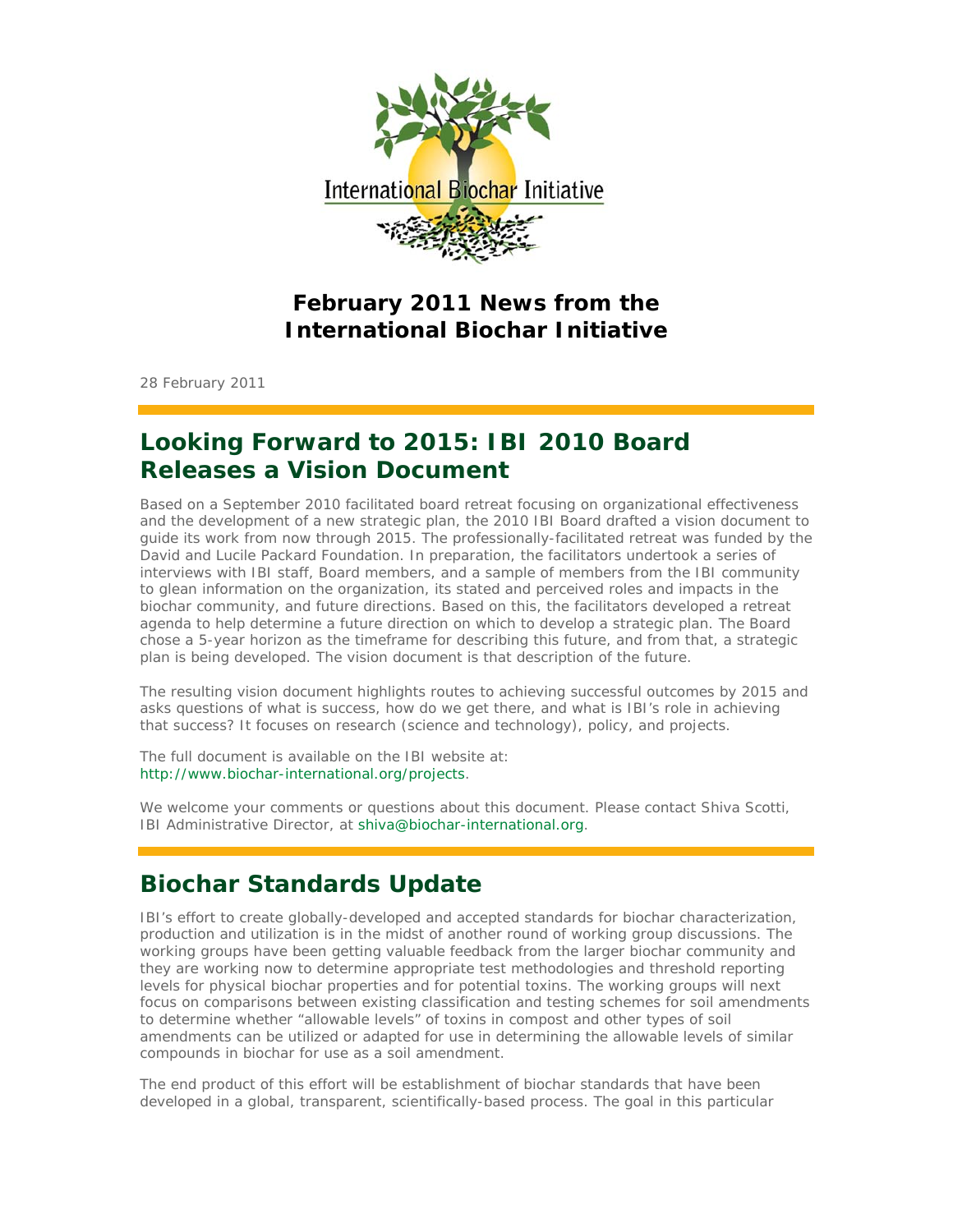phase of the work is to produce a universally developed "final product" that any of the IBI members or member organizations can utilize as a basis for governmental and third-party certification agencies to develop biochar standards, apart from any use IBI makes of these products. The second version of the standards draft and all other updates are available at: http://www.biochar-international.org/characterizationstandard.

## **Project Profile: The first brand of biochar-based fertilizer enters the Chinese market**

China is the world leader in chemical fertilizer production, consumption, and imports. Statistical data from the China Agriculture Year Book shows that fertilizer consumption increased from 12.7 million tons in 1980 to 50 million tons in 2010, with an average increase of 1.2 million tons annually. The pollution from fertilizer run-off continues to put pressure on drinking water, and aquatic and atmospheric ecosystems, which inevitably results in further soil and environmental deterioration. Thus, China is looking to find ways to reduce chemical fertilizer consumption and at the same time, increase its utilization efficiency.



Here is where biochar fits into the mix. China has a long history of utilizing charcoal in soils recently, scientists found charcoal in 4000 year old soils—and charcoal buried in the soil still plays a very important role in maintaining soil fertility. Since 2004, the research group at the China National Research Center of Bamboo (CNRCB) has conducted different studies to explore the role of biochar in restoring deteriorated soils, improving soil cation exchange capacity (CEC), and reducing the amount of required chemical fertilization. The team at the CRNCB realized that putting biochar in soils can be one of the solutions for reducing chemicals in soils and chemical run-off from fertilizers. Therefore, they looked into creating a biocharbased fertilizer and bringing it to market.

To read the remainder of this article, please see: http://www.biochar-international.org/profiles/china.

*Photo: Biochar-based amino acid fertilizer;* courtesy of Prof. Dr. Zheke Zhong/Mr. Robert Flanagan

## **Biochar Briefs - News Roundup for February 2011**

We update the website daily with new articles on biochar. For more information, please see: http://www.biochar-international.org/newsbriefs

With a \$274,000 grant from the South Australia state government, Clean Carbon Capture will complete a feasibility study during the next 12-months on a pyrolysis plant to produce energy and biochar.

The Climate Trust (based in Portland, Oregon, USA) has produced a fact sheet on their report for the West Coast Regional Carbon Sequestration Partnership assessing carbon market investment criteria for biochar projects.

A new UN FAO (Food and Agriculture Organization) study, "Making Integrated Food-Energy Systems (IFES) Work for People and Climate - An Overview", draws on specific examples from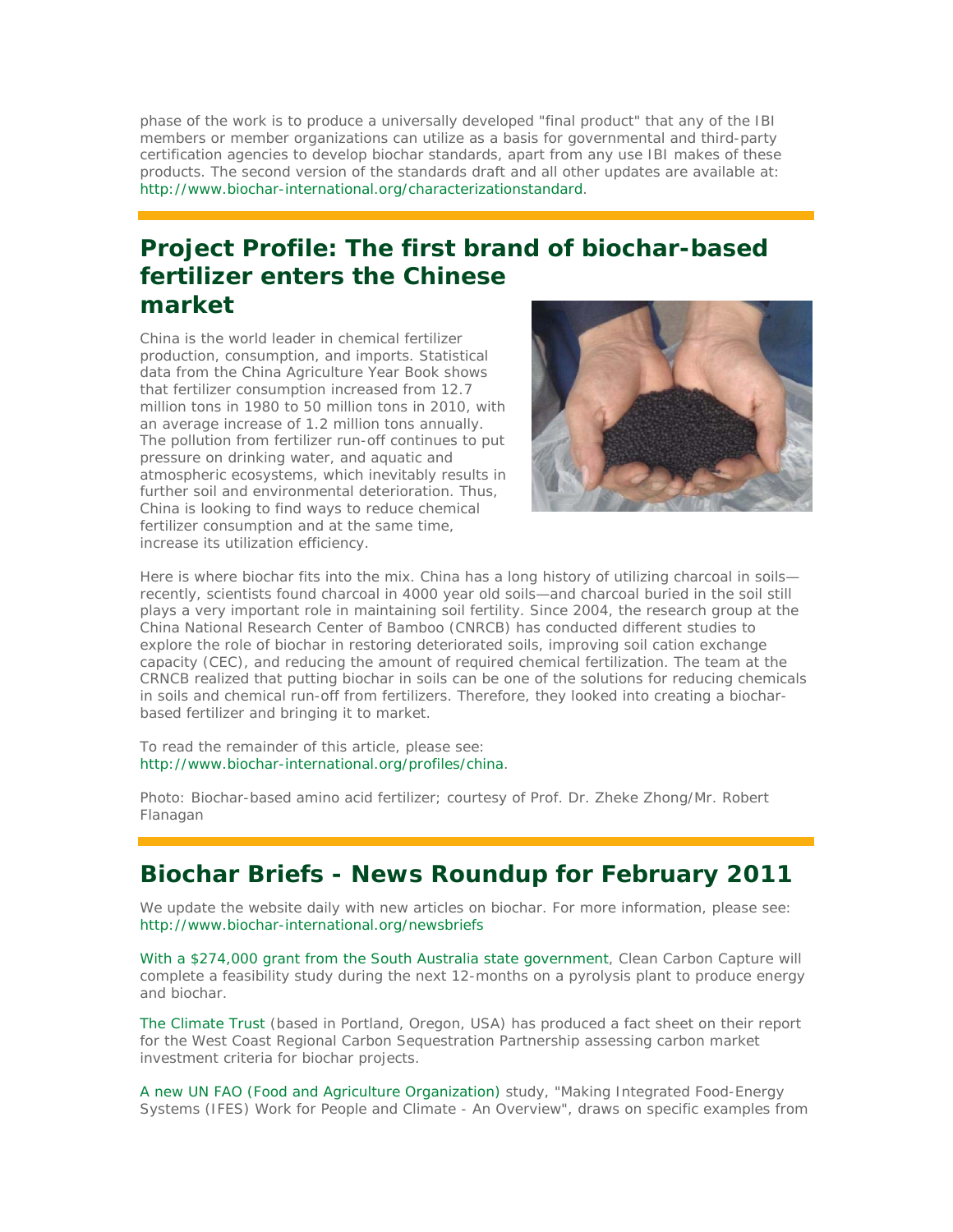Africa, Asia and Latin America as well as from some developed countries to show how constraints to successfully integrating production of food and energy crops can be overcome. It highlights that producing food and energy side-by-side may offer one of the best formulas for boosting countries' food and energy security while simultaneously reducing poverty. Biochar is included in this report as a component of a sustainable energy/soil system to both condition the soil and help sequester carbon. Also included is mention of WorldStove's Lucia Stove for developing country applications.

Biochar researchers in New South Wales, Australia, have expanded their research to around 350 sites on the North Coast, including coffee, macadamia, and sugar cane farms. Biochar researcher Dr Lukas Van Zwieten has also been involved in researching 34 sites along the Murray River where they have discovered 1600-year-old black soils created by Aboriginal people.

TEDxBerkeley, an offshoot of the popular TED (Technology Entertainment and Design) lecture series, drew more than 1,200 people on February 19th to hear innovative ideas on the theme of "engaging the world." Sustainability advocate Lopa Brunjes spoke about biochar.

#### **Resources for Buying/Selling Biochar**

As more biochar enters the marketplace and the demand for biochar grows, the ability to connect buyers and sellers becomes more important. The Biochar Discussion List website has recently set up a listing of biochar sellers at: http://biochar.bioenergylists.org/materials.

Additionally, IBI is upgrading our website soon and we would like to add an Online Biochar Marketplace Directory. Please help us gauge the usefulness of this new feature by answering a very short online survey of five questions that asks about your interest in buying or selling the following:

- --Bagged consumer product for gardeners and small farmers
- --Bulk biochar for use on farms or for landscape reclamation
- --Fully characterized biochar for scientific research
- --Manufactured biochar production equipment
- --Engineering design services for biochar production
- --Consulting services business and finance
- --Consulting services agronomic use of biochar
- --Biochar characterization and testing services

You will find the online survey here. Please feel free to pass the link on to others.

#### **Report on the 2011 ETHOS Stoves Conference**

*By: Kelpie Wilson*

For the third year, IBI attended the annual conference sponsored by ETHOS (http://www.vrac.iastate.edu/ethos/index.php) (Engineers in Technical and Humanitarian Opportunities of Service) held in Kirkland, Washington, USA on January 28-30, to learn about new developments in clean cookstoves, including pyrolytic and gasifier stoves that can produce biochar.

The big topic of discussion at ETHOS 2011 was the progress of the Global Alliance for Clean Cookstoves (http://cleancookstoves.org) program announced by the Clinton Global Initiative last September. The goal of the effort is for 100 million homes to adopt clean and efficient stoves and fuels by 2020. The Alliance, managed by the UN Foundation (http://www.unfoundation.org), will provide \$100 million over 5 years to promote clean cookstoves by accelerating stove research and development, creating standards, supporting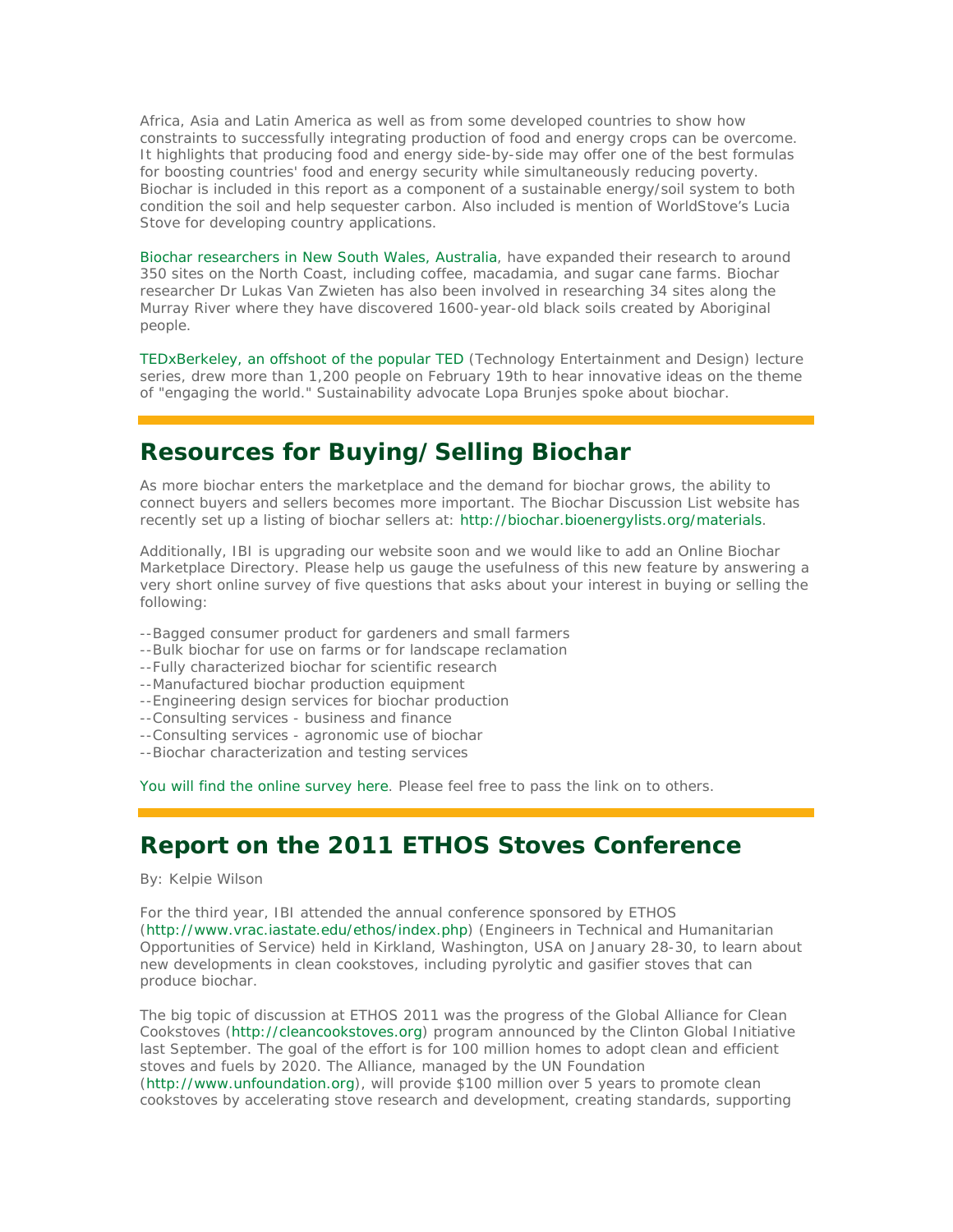advocacy and public education, and partnering with manufacturers. The US government has committed to providing \$50 million and the US Environmental Protection Agency and the US Department of Energy will be involved in the R&D effort.

Other topics and presenters included Cheryl Weyant of the University of Illinois who reported on results from field testing of stove emissions in Honduras, Nepal, and Uganda; Dr. Paul Anderson who gave an overview of TLUD (Top-Lit Up-Draft) gasifier stoves; Marc-Antoine Pare of Georgia Institute of Technology who presented his work on rice husk gasifiers at Dr. Paul Oliver's ESR Ltd. research lab in Vietnam; and Nathanial Mulcahy of World Stove who gave a technical presentation on his pyrolytic Lucia stove.

For the complete article including more information on each of the presentations, please see: http://www.biochar-international.org/ethos/2011.

## **Review: Micro-gasification – Cooking with gas from biomass**

GIZ, the German international development agency, has released a very useful new handbook on pyrolytic and gasifier stoves compiled by Christa Roth. Roth has a wide range of experience with these stoves, in both research and field settings. The 100-page manual includes excellent explanatory material that will help experts and non-experts alike understand the processes of biomass gasification in a variety of different stove designs. Dr. Paul Anderson, a promoter of biochar-making "TLUD" stoves said, "the first ten pages of this manual are the best expression I have seen yet of basic TLUD principles."

The handbook features a comprehensive catalog of existing stoves that includes information on their biochar-producing capacity. Another module provides technical information on feedstocks and feedstock preparation. IBI was asked to provide background material on biochar, which is found in an appendix. You can download the manual for free from the GIZ (formerly known as GTZ) website. http://www.gtz.de/de/dokumente/giz2011-en-micro-gasification.pdf

Cooking with gas from biomass An introduction to the concept and the applications<br>of wood-gas burning technologies for cooking  $qiz$   $\mathbf{z}$   $\mathbf{z}$ 

Micro-gasification:

# **Opportunities in Biochar**

*Opportunities in Biochar* showcases announcements for the public to apply for funding, jobs, publications, conferences, etc. These announcements are also posted on the IBI website in two places: Biochar Updates and the Member Bulletin Board.

*Submit Abstract for Publication*: The Journal of Environmental Quality is accepting manuscripts for publication consideration as a special biochar collection with a deadline for manuscript submission as 3/31/2011. For more information, please see: http://www.biochar-international.org/node/2240.

*Submit Abstract for Conference*: The 242nd ACS National Meeting & Exposition will take place in Denver, CO, United States August 28 – Sept. 1 and will include a section on Black carbon and biochar for soil fertility and carbon sequestration. The session has a call for abstracts open with a deadline of March 21, 2011. Please submit your abstracts to http://abstracts.acs.org.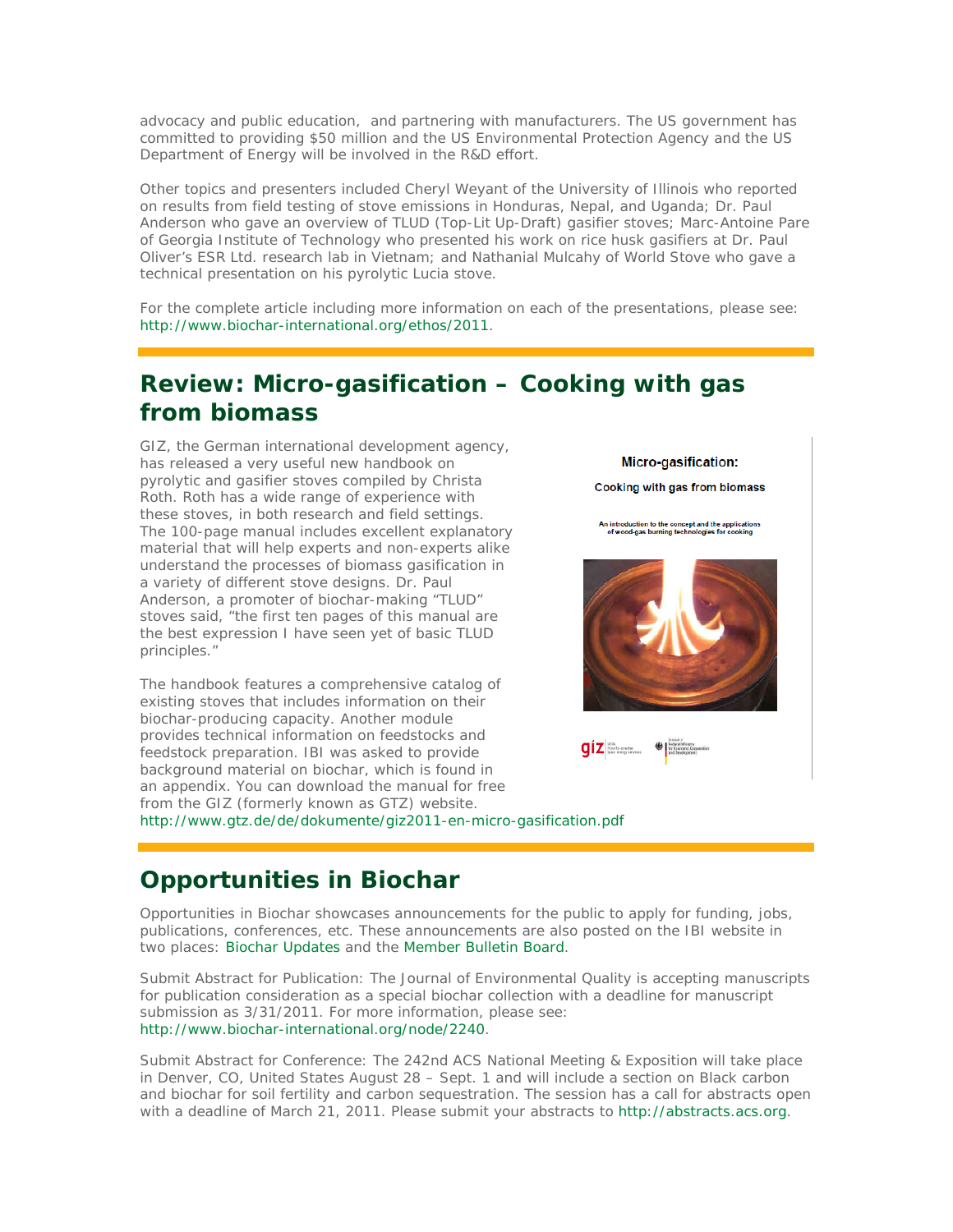*Submit Abstract for Conference*: The 2nd Asia Pacific Biochar Conference 2011 in Kyoto, Japan (APBC KYOTO 2011) will be held September 15 – 18, 2011 and is inviting abstracts on the themes of:

- Education and diffusion methods of carbon sequestration by biochar
- The impacts of applying biochar to agriculture and forest soils
- Steps in the commercialization of biochar: lessons from the region

All abstracts must be submitted electronically through the interface on the APBC KYOTO 2011 homepage: http://apbc2011.com; submission period is March 1 to April 15, 2011.

New job opportunities and PhD postings are updated at: http://www.biochar-international.org/network/jobs

## **Upcoming Calendar Events**

March 3: 17th Annual Ecological Landscaping Association (ELA) Conference; Location Springfield, MA, United States; more information http://www.ecolandscaping.org.

March 3: Transforming Agriculture and Environment with Biochar; Location Tacoma, WA, United States; more information: http://kcts9.org/events/transforming-agriculture-andenvironment-biochar-tacoma-science-cafe.

March 9 – 11: Humic Science & Technology Conference Fourteen Northeastern University, Boston (US), with special Biochar Research Session; Location Boston, MA, United States; more information: www.hagroup.neu.edu.

March 21 and 22: Biomass to Biochar Symposium; Location Dunrovin Ranch Montana, United States; more information:

http://www.themontanachallenge.net/The%20Mineral%20County%20Challenge/biomass%20t o%20biochar.

May 2 – 5: International BIOMASS Conference & Expo; Location St. Louis, Missouri, United States; more information www.biomassconference.com.

June 6 – 10: 19th European Biomass Conference and Exhibition: From Research to Industry and Markets; Location Berlin, Germany; more information www.conference-biomass.com.

See the IBI Calendar page for more events. To add an event to the calendar, send the information to info@biochar-international.org.

#### **Regional Biochar Group Updates**

To read more on regional and national biochar groups, please see IBI's website at: www.biochar-international.org/network/communities. This month features updates from the New Zealand Biochar Research Network (NZBRN), and the Italian Association on Biochar (ICHAR) reporting on the newly formed EuroChar Project.

#### **New Zealand Biochar Research Network (NZBRN)**

The New Zealand 2011 Biochar Workshop "Opportunities, Risks and Acceptance" was held February 10 – 11 and had over 56 attendees from New Zealand, Australia and the Cook Islands. The Workshop included a videoconference with the UK Biochar Research Centre, in which Dr. Saran Sohi gave a keynote speech titled "Origins, Activities and Outputs" on the activities at UKBRC. There were two other keynote speakers: Prof. Ralph Sims who gave a talk on "Biochar and the Competing Uses for Biomass", and Dr. Stephen Joseph who provided an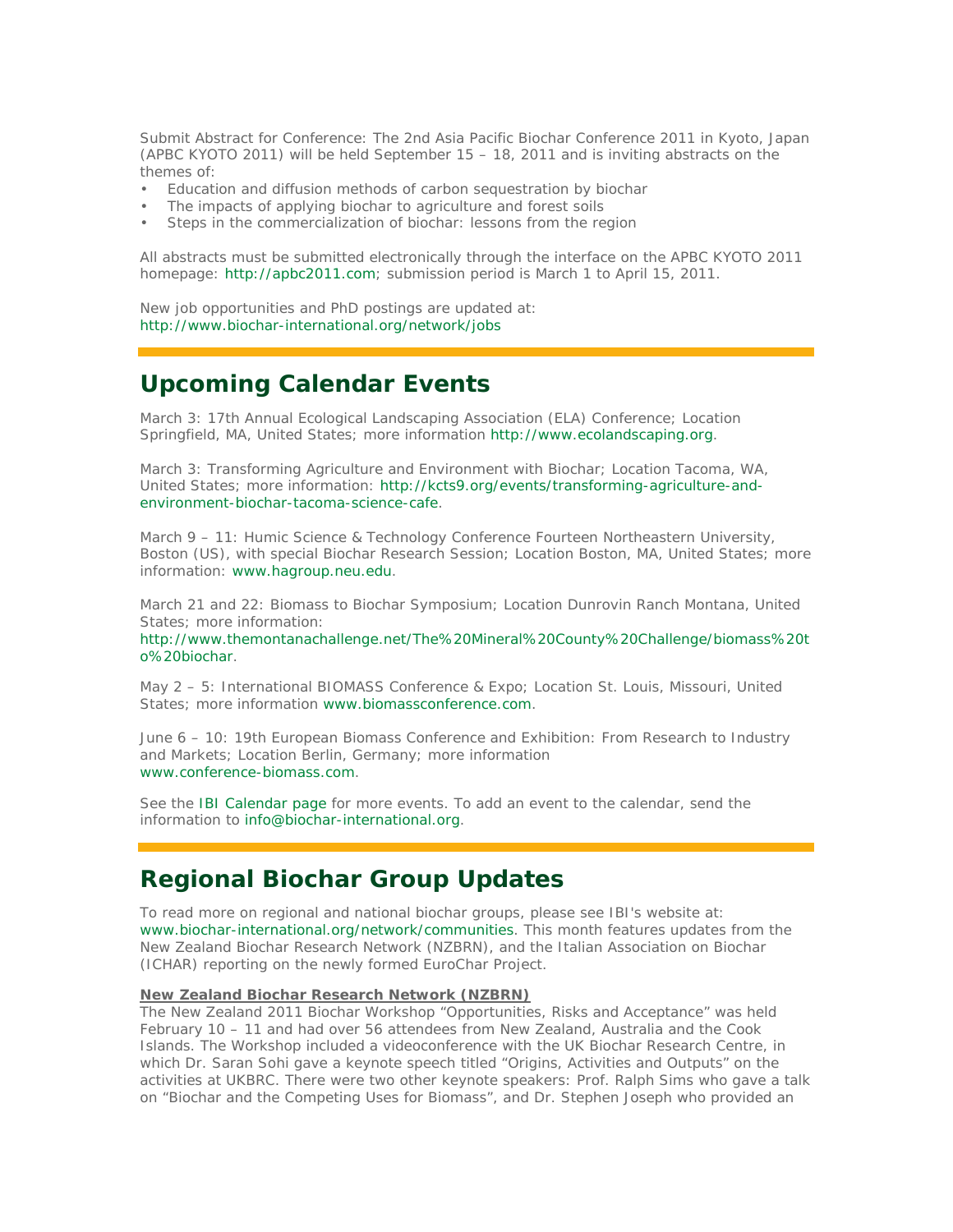overview "From Research and Development to Profitable Business". There were over 35 presentations (both oral and poster) arranged into sessions on (i) Production Technology, (ii) Biochar Economics, (iii) Life-Cycle Assessments, (iv) Biochar and GHG Mitigation, (v) Characterization of Biochars, (vi) Biochar-Soil-Plant Interactions, (vii) Application Case Studies. A demonstration of a  $1.2 \text{ m}^3$  capacity pyrolysis unit was carried out by one of the companies attending the workshop. Attendees also visited the lysimeter experiment at the Plant & Food Research facilities.

*Photo: Massey's experimental continuous pyrolyzer* (Model BEK, from All Power Labs, USA); courtesy of Marta Camps Arbestain

#### **Italian Association on Biochar (ICHAR)**

News from the Seventh Framework Research Programme of the European Commission: The EuroChar Project was launched in Firenze, Italy in January 2011



which was coordinated by the Italian National Research Council (CNR) under the framework of the FoxLab Initiative established together with the Edmund Mach Foundation (San Michele all'Adige, Trento). The project will operate over the next three years, and will investigate carbon sequestration potentials that can be achieved by transforming plant biomass into biochar. Biochar production will be demonstrated using commercially viable thermo-chemical (TC, Advanced Gasification Technologies, Cremona, Italy) or hydrothermal carbonization processes (HTC, CarbonSolutions, Germany) while detailed ISO-accredited whole Life Cycle Assessments will be carried out according to the International Reference Life Cycle Data System (ILCD, Imperial College, London, United Kingdom). Physico-chemical properties of biochar will be analyzed in a series of laboratory studies that will use standardized analytical protocols (Universitè Pierre et Marie Curie, Paris, France and Martin Luther University, Wittenberg Halle, Germany) and a specific phyto-toxicity test will be made using molecular approaches involving a model plant (University of Southampton, United Kingdom). Part of the study will address the short versus long-term stability of biochar using recently produced and aged charcoal samples coming from archaeological sites. Specific investigations will also be made to assess biochar decomposition using CO2-efflux measurements from 13C labeled materials (Università di Udine, Italy). Three large-scale field experiments will finally be made on short-term rotation forestry in Italy (Libera Università di Bolzano), France (Universitè Pierre et Marie Curie, Paris) and the UK (University of Southampton) to analyze "realistic scale" application of biochar. A number of stakeholders will be involved to review the project's activities under the framework of the EuroChar Stakeholder Committee (ESC) that will be created to meet periodically during annual project meetings. Dissemination activities will be implemented to make the project's results available to a wider audience and the media. For more information, please see: http://www.biochar-international.org/regional/italy.

## **Recently Published Biochar Research**

IBI tracks all published research on biochar and includes it in our online bibliography: www.biochar-international.org/biblio. The following articles were added in the last month. Please visit the website bibliography for more information on any of these articles. Due to copyright, we cannot provide full copies of articles unless we have permission from the publisher. If you have published work that is not included, please email us at: info@biocharinternational.org.

Abdullah, Hanisom, and Wu Hongwei (2011). Bioslurry as a Fuel. 4. Preparation of Bioslurry Fuels from Biochar and the Bio-oil-Rich Fractions after Bio-oil/Biodiesel Extraction. Energy Fuels. 02/2011.